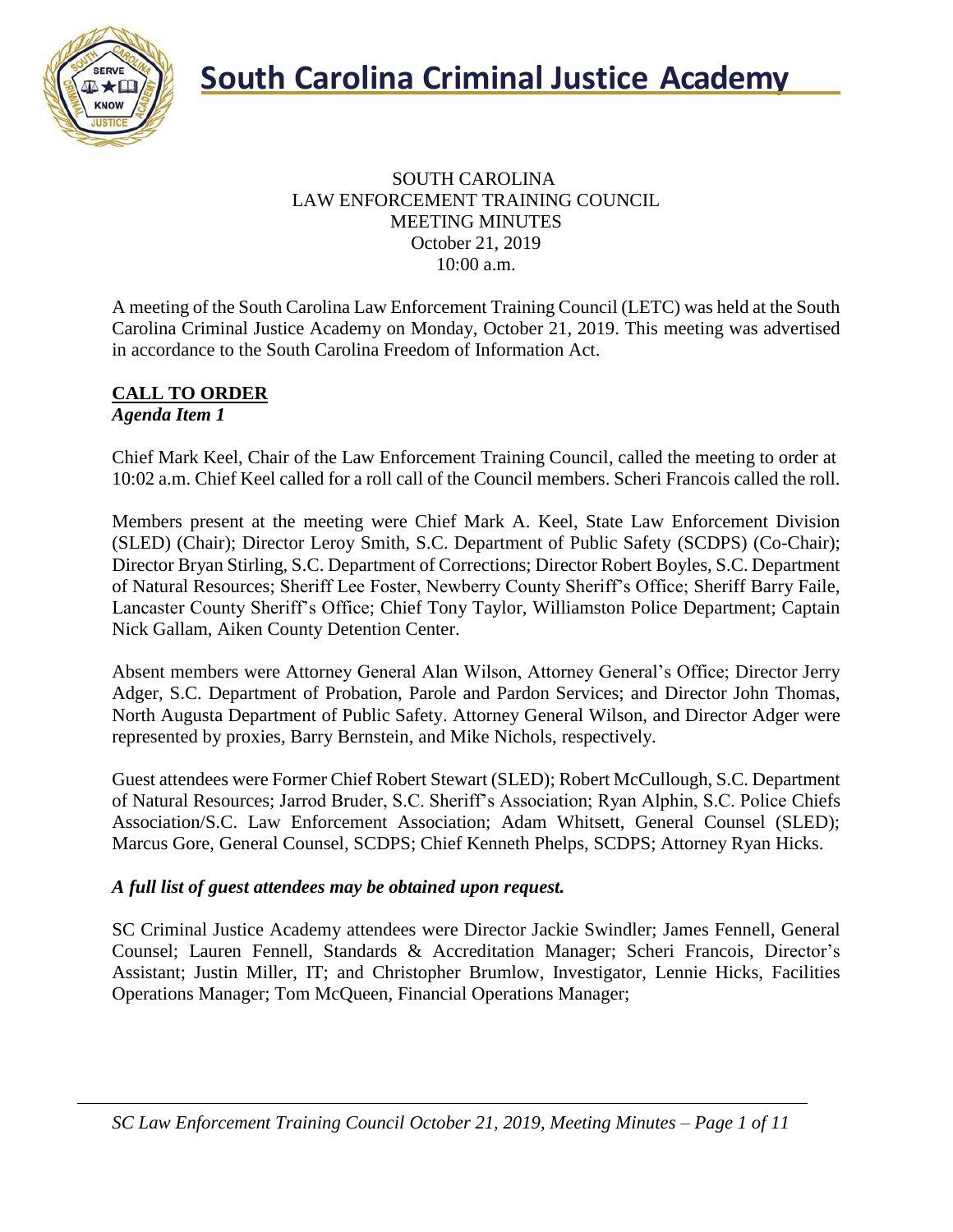

## **APPROVAL OF AGENDA**

*Agenda Item 2*

Upon a motion made by Sheriff Faile and seconded by Director Boyles, Council voted unanimously to adopt the agenda as presented.

*Please note that due to the need to adjust the order of agenda items, the format of this meeting's agenda differs from that of the meeting minutes.* 

#### **APPROVAL FOR MEETING MINUTES** *Agenda Item 3*

1. A motion to approve the minutes of the September 16, 2019, meeting was made by Sheriff Foster and seconded by Director Boyles. Council voted unanimously to accept the meeting minutes as recorded.

#### **Financial Report** *Agenda Item 4B*

For FY2020, the Legislature allotted the Academy \$2,000,000 in General Funds to replace Fees & Fines revenues which have been declining for ten of the last eleven years. Also, the Academy was granted \$1,200,000 for the establishment of Mobile Training Teams and \$182,820 to cover salary and fringe increases for phase three of the instructor salary realignment.

With the additional revenue that was given for FY2020, the Academy is not asking for any additional recurring or non-recurring funds from the Legislature this year with the only item requested in this year's budget being a capital budget request of \$2,750,000 to purchase a generator for the main building.

The Agency also had a carryforward balance of \$442,583 from FY2019. Fees & Fines revenues are \$93,355 ahead of this same time last year. \$5 Surcharge funds continue to trickle in with the Academy receiving \$15,251 for the first three months this year.

Although there were slight reductions in grant funding, the Academy was awarded a grant for \$75,000 for an Advanced Level Forensics Training Program.

Expenses were a little higher than last year due to salary and fringe increases.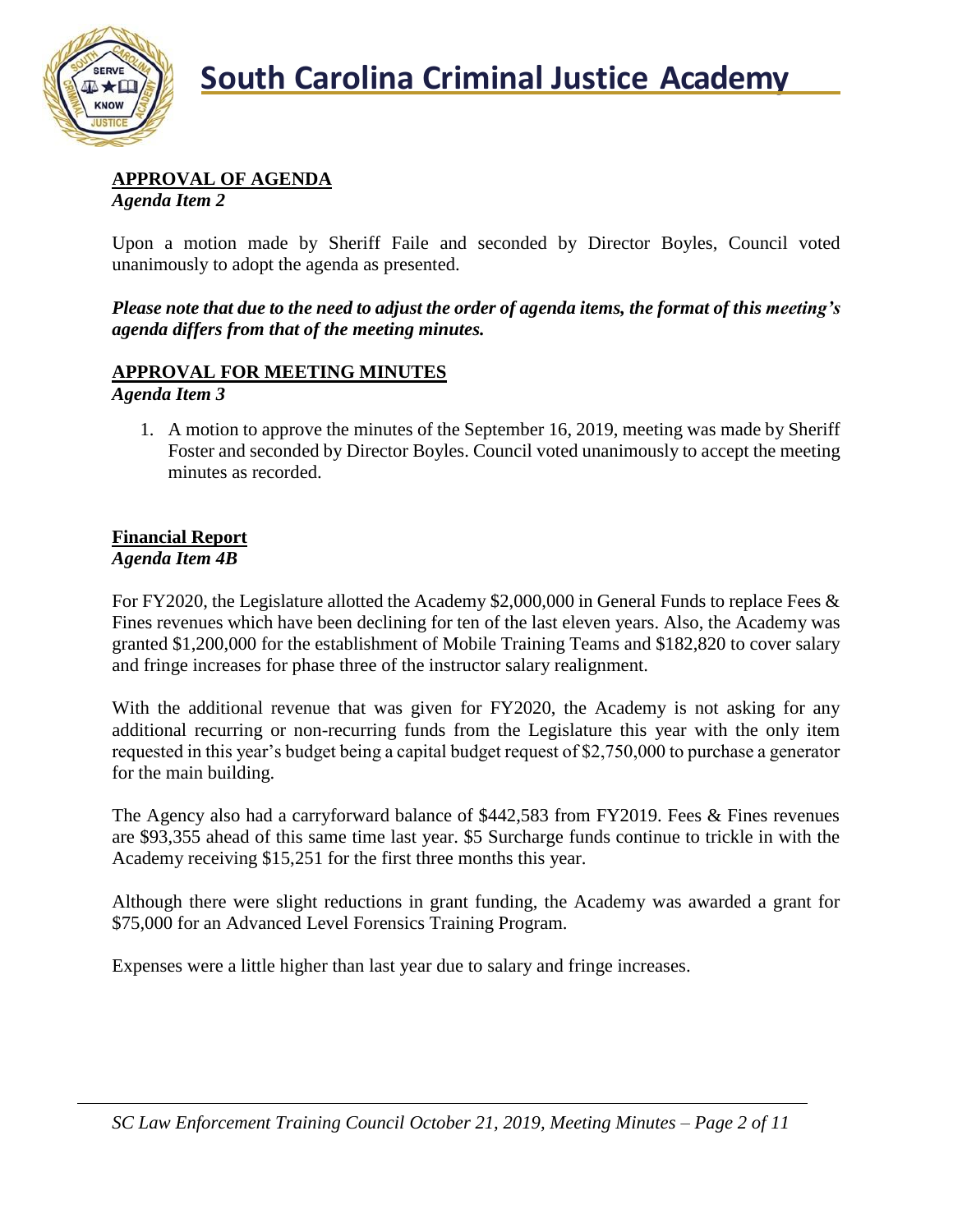

### **Capital Project Report** *Agenda Item 4C*

The Village Dormitory Waterproofing Project is moving forward with the bid having been awarded to MAR Construction for \$347,000. There was \$565,000 in the budget for this project. MAR is the company that did the roofs, remodeling of the receptionist area, and remodeled a large portion of the kitchen. A pre-construction meeting for this project will be held in the upcoming weeks.

There is a roofing project underway for two of the buildings on the Academy's main campus, and three of the Range buildings need to be re-shingled and have new fiberglass panels installed. This project will be submitted to the Joint Bond Review Committee for their December meeting, at which time this project expected to be approved.

The \$125,000 Campus Security Upgrade project to add cameras to the Village complex as well as expanding other video capabilities on campus is awaiting State Material Management action to award the contract based upon bids. The bidding for this project will be held on November 12, 2019.

Dominion Energy has replaced fuses at the Range because the old fuses kept being blown. The cost to replace these fuses was a little over \$900.

Food costs per meal during the third quarter of the calendar year have averaged \$1.46, up slightly from the \$1.34 last quarter, due primarily to increases in meat prices. The Academy has added a salad bar at lunchtime two times a week. If that works well, the salad bar may be expanded to more days a week.

## **Director's Comments**

## *Agenda Item 4D*

The Director gave updates on the FBI Tactical Building project. The projected completion date has been extended by a month. The new projected date of completion is December 10, 2019, instead of November 10, 2019. It is anticipated that an official ribbon cutting ceremony will be held sometime at the beginning of 2020.

The state SWAT Summit is scheduled to be held at the Academy on January 27, 2019, with an expected 127 SWAT members from around the state. These members will be able to utilize the new tactical building.

*SC Law Enforcement Training Council October 21, 2019, Meeting Minutes – Page 3 of 11*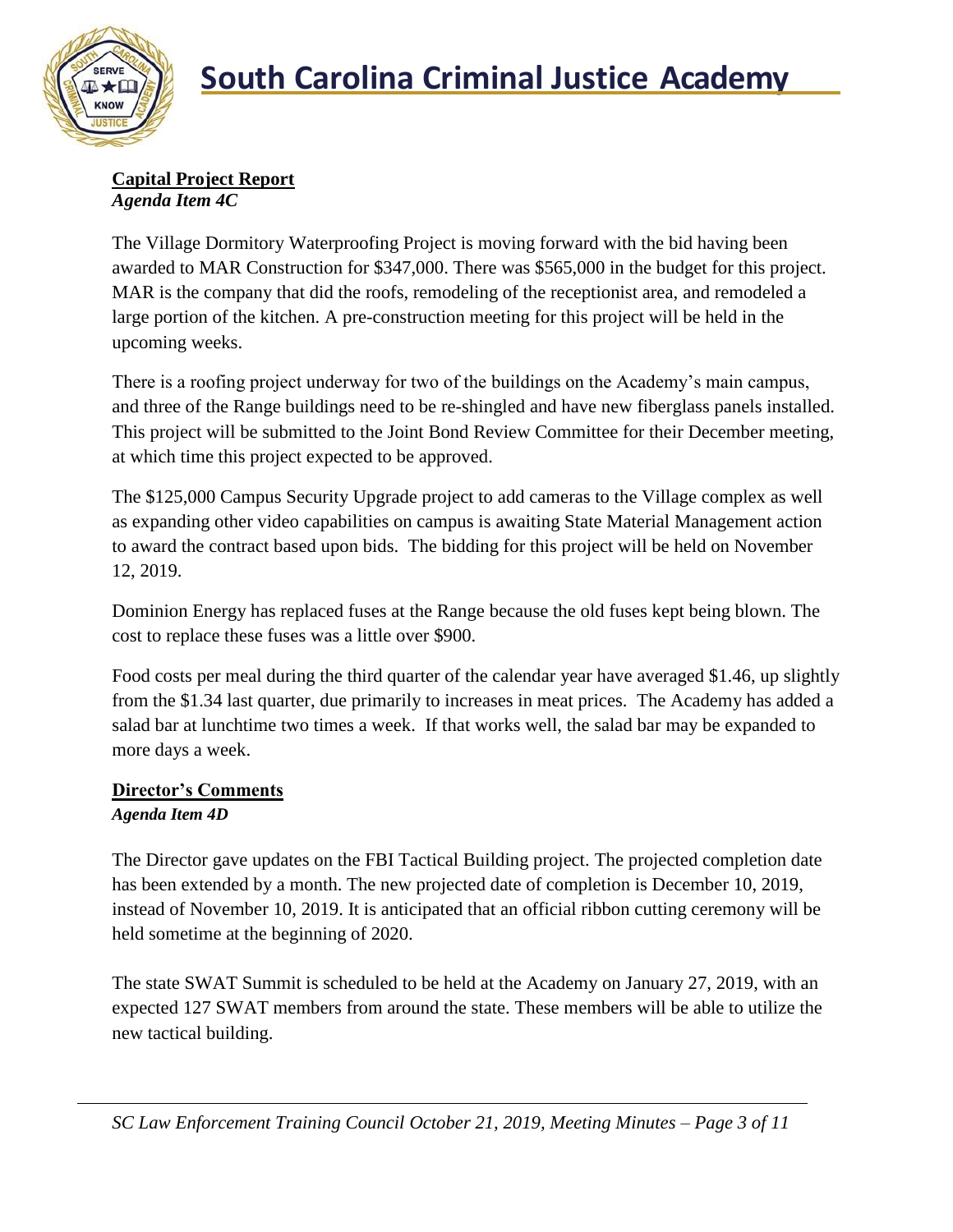

## **Unfinished Business – Civil Penalty Proposal** *Agenda Item 5a*

Prior to this meeting Council received the current Authorized Agency Representative Acknowledgement, a document sent to agencies when contested hearing cases involving misconduct of one of their officers has been scheduled. The current acknowledgement statement reads as follows:

*A representative of the above identified Agency WILL BE PRESENT at the contested case hearing for the above identified Officer to present the Agency case regarding the allegations of Officer misconduct.* 

\_\_\_\_\_\_\_\_\_\_\_\_\_\_\_\_\_\_\_\_\_\_\_\_\_\_\_\_\_\_\_\_\_ \_\_\_\_\_\_\_\_\_\_\_\_\_\_\_\_\_\_\_\_\_\_\_\_\_\_\_\_\_ \_\_\_\_\_\_\_\_\_\_\_

*Printed Name of Agency Representative Signature of Agency Representative Date*

*OR*

*A representative of the above identified Agency WILL NOT BE PRESENT at the contested case hearing for the above identified Officer to present the Agency case regarding the allegations of Officer misconduct.* 

*\_\_\_\_\_\_\_\_\_\_\_\_\_\_\_\_\_\_\_\_\_\_\_\_\_\_\_\_\_\_\_\_\_ \_\_\_\_\_\_\_\_\_\_\_\_\_\_\_\_\_\_\_\_\_\_\_\_\_\_\_\_\_ \_\_\_\_\_\_\_\_\_\_\_* 

*Printed Name of Agency Representative Signature of Agency Representative Date*

A revised version of this document was presented to Council to discuss and vote on whether to authorize Director Swindler to impose a civil penalty of \$250 when an agency fails to appear at a hearing or pursue an allegation of misconduct against the individual who signed and returned the form to the Academy.

There was a discussion amongst Council and Director Swindler with input from association directors in attendance at the meeting. Council and association directors had various questions and concerns regarding the added language to the acknowledgement statement. Questions were addressed by Director Swindler and James Fennell.

Upon the end of discussion, Sheriff Foster made a motion to accept the civil penalty proposal as written and including new language as suggested by Council.

*SC Law Enforcement Training Council October 21, 2019, Meeting Minutes – Page 4 of 11*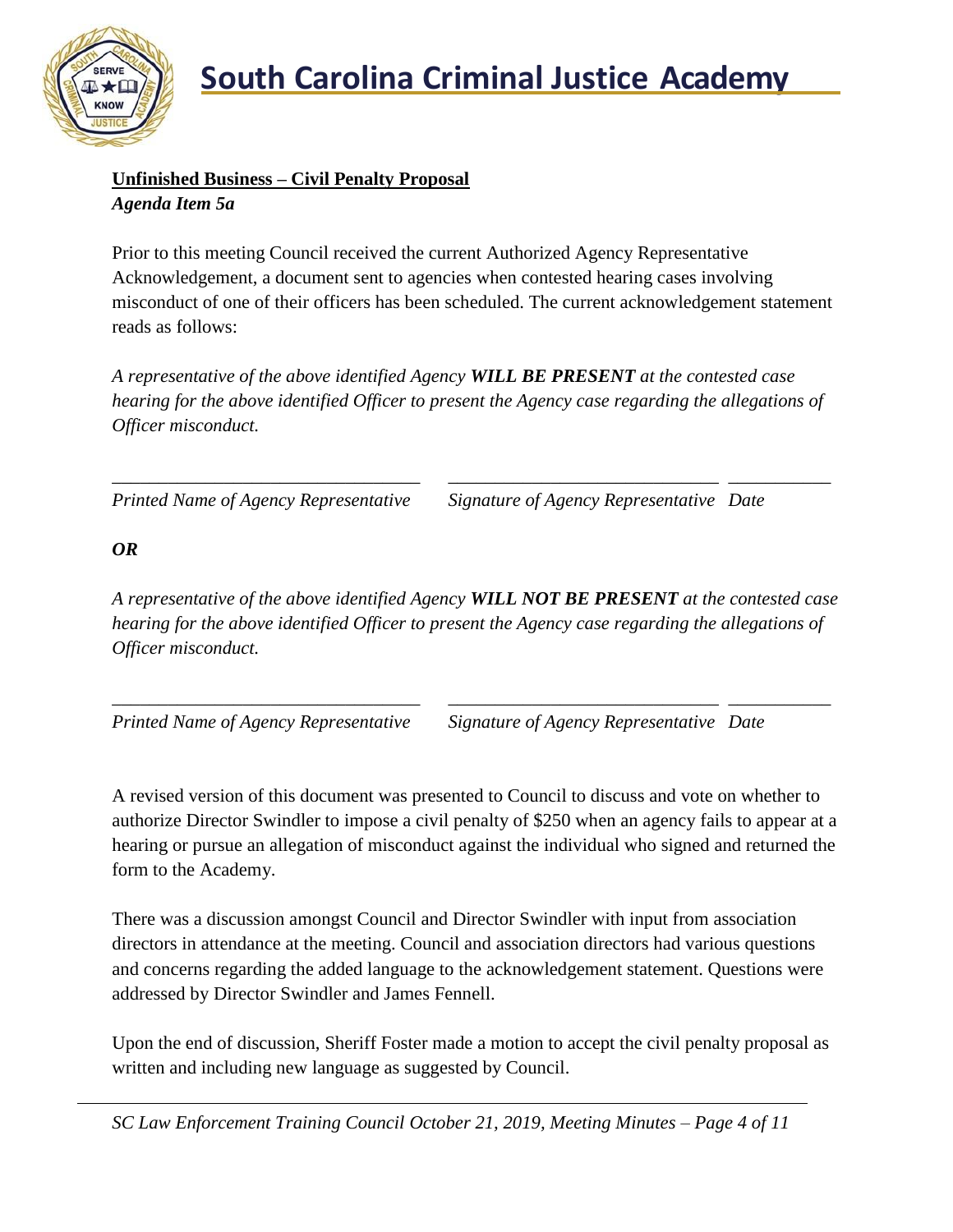

Prior to the voting process, Council engaged in further discussion regarding how to appropriately detail the language of the civil penalty and appropriately determine who is subject to the civil penalty.

Upon the conclusion of final comments and questions, Council voted unanimously to include a notice of civil penalty on the Authorized Agency Representative Acknowledgement Form. To reflect the inclusion of the notice of civil penalty, the new acknowledgement statement will read as follows:

*A representative of the above identified Agency WILL BE PRESENT at the contested case hearing for the above identified Officer to present the Agency case regarding the allegations of Officer misconduct. If the agency confirms it will be present at the contested case hearing and does not appear, the agency will incur a civil penalty up to \$500.00 and/or the individual signing this document may be subject to an allegation of misconduct for providing false information to the Criminal Justice Academy.* 

\_\_\_\_\_\_\_\_\_\_\_\_\_\_\_\_\_\_\_\_\_\_\_\_\_\_\_\_\_\_\_\_\_ \_\_\_\_\_\_\_\_\_\_\_\_\_\_\_\_\_\_\_\_\_\_\_\_\_\_\_\_\_ \_\_\_\_\_\_\_\_\_\_\_

*Printed Name of Agency Representative Signature of Agency Representative Date*

### *OR*

*A representative of the above identified Agency WILL NOT BE PRESENT at the contested case hearing for the above identified Officer to present the Agency case regarding the allegations of Officer misconduct.* 

*\_\_\_\_\_\_\_\_\_\_\_\_\_\_\_\_\_\_\_\_\_\_\_\_\_\_\_\_\_\_\_\_\_ \_\_\_\_\_\_\_\_\_\_\_\_\_\_\_\_\_\_\_\_\_\_\_\_\_\_\_\_\_ \_\_\_\_\_\_\_\_\_\_\_* 

*Printed Name of Agency Representative Signature of Agency Representative Date*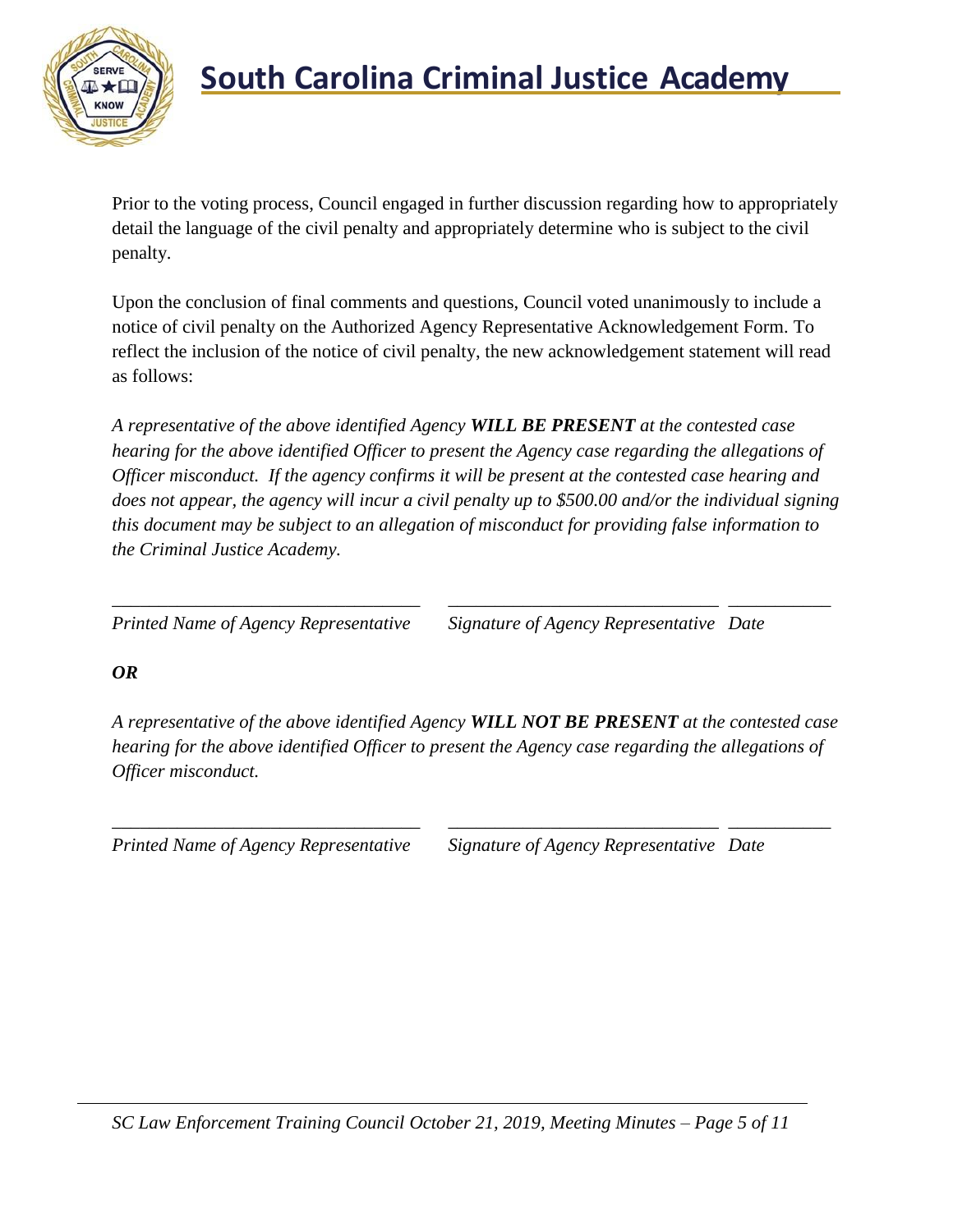

**Misconduct Cases** *Agenda Item 4A*

#### **Adam Throckmorton:** *2019-CJA-05-12 (Summerville Police Department)*

**Summary:** Allegation that Mr. Throckmorton physically or psychologically abused a member of the public and/or a prisoner. Hearing Officer recommended the allegation was proven by substantial evidence and Mr. Throckmorton be denied eligibility for certification as a law enforcement officer.

Sheriff Foster made a motion to accept the Hearing Officer's recommendation. Sheriff Faile seconded the motion. Council voted unanimously to adopt the Hearing Officer's recommendation to permanently deny Mr. Throckmorton's eligibility for certification as a law enforcement officer.

#### **Matthew Roberge:** *2019-CJA-04-17 (University of SC Police Department)*

**Summary:** Allegation that Mr. Roberge willfully provided false, misleading, incomplete, deceitful, or incorrect information on a document, record, report, or form, except when required by departmental policy or by the laws of this State and falsified an application for certification and training based upon which the officer was admitted for training. Hearing Officer recommended the allegation was proven by substantial evidence and Mr. Roberge be denied eligibility for certification as a law enforcement officer.

Todd Hagins was in attendance to represent the agency to answer any questions Council may have.

Director Smith made a motion to accept the Hearing Officer's recommendation. Sheriff Foster seconded the motion. Council voted unanimously to adopt the Hearing Officer's recommendation to permanently deny Mr. Roberge's eligibility for certification as a law enforcement officer.

#### **Xia-Xiana Sherman:** *2017-CJA-08-07 (Lexington County SO)*

**Summary:** Allegation that Ms. Sherman was dishonest/untruthful with respect to her employer. Hearing Officer recommended the allegation was proven by substantial evidence and Ms. Sherman be denied eligibility for certification as a law enforcement officer.

Joel Deason was in attendance to represent the agency to answer any questions Council may have.

Captain Gallam made a motion to accept the Hearing Officer's recommendation. Sheriff Faile seconded the motion. Council voted unanimously to adopt the Hearing Officer's recommendation to permanently deny Ms. Sherman's eligibility for certification as a law enforcement officer.

### **Bethany Driggers: 2019-***CJA-06-14 (SLED)*

**Summary:** Allegation that Ms. Driggers willfully made false, misleading, incomplete, deceitful, or incorrect statements to a law enforcement officer, a law enforcement agency, or a

*SC Law Enforcement Training Council October 21, 2019, Meeting Minutes – Page 6 of 11*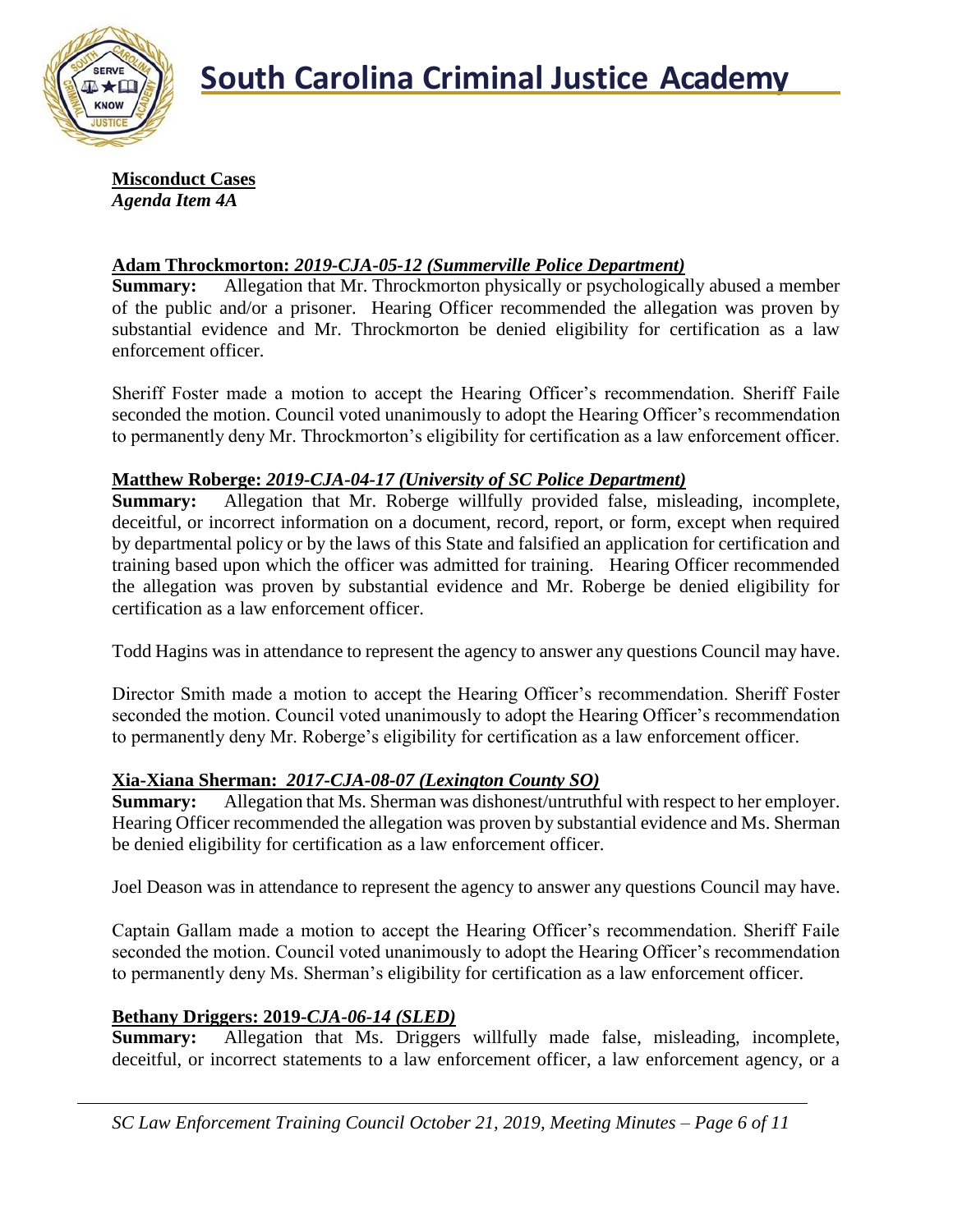

representative of the agency, except when required by departmental policy or by the laws of this State. Hearing Officer recommended the allegation was proven by substantial evidence and Ms. Driggers be denied eligibility for certification as a law enforcement officer.

Attorney Ryan Hicks was in attendance to represent Ms. Driggers, and SLED General Counsel, Adam Whitsett, was present to represent the agency.

Mr. Hicks spoke on behalf of Ms. Driggers and asked that Council vote not to accept the Hearing Officer's recommendation to permanently deny Ms. Driggers' law enforcement certification.

Mr. Whitsett also spoke, giving further detail into the allegations against Ms. Driggers and asked that the recommendation of the Hearing Officer be upheld.

Director Smith made a motion to accept the Hearing Officer's recommendation. Captain Gallam seconded the motion. Council voted unanimously to adopt the Hearing Officer's recommendation to permanently deny Ms. Driggers' eligibility for certification as a law enforcement officer. *Please note that Chief Keel voted in this case but later recused himself by letter which is available upon request. The withdrawal did not affect the existence of a quorum nor did it affect the unanimous vote to adopt the Hearing Officer's Recommendation.*

### **Keith O'Quinn:** *2019-CJA-06-12 (SLED)*

**Summary:** Allegation that Mr. O'Quinn willfully made false, misleading, incomplete, deceitful, or incorrect statements to a law enforcement officer, a law enforcement agency, or a representative of the agency, except when required by departmental policy or by the laws of this State. Hearing Officer recommended the allegation was proven by substantial evidence and Mr. O'Quinn be denied eligibility for certification as a law enforcement officer.

Attorney Ryan Hicks was in attendance to represent Mr. O'Quinn, and SLED General Counsel, Adam Whitsett, was present to represent the agency.

Mr. Hicks spoke on behalf of Mr. O'Quinn and asked that Council vote not to accept the Hearing Officer's recommendation to permanently deny Mr. O'Quinn's law enforcement certification.

Mr. Whitsett also spoke, giving further detail into the allegations against Mr. O'Quinn and asked that the recommendation of the Hearing Officer be upheld.

Director Smith made a motion to accept the recommendation of the Hearing Officer. Sheriff Foster seconded the motion. Council voted unanimously to adopt the Hearing Officer's recommendation to permanently deny Mr. O'Quinn's eligibility for certification as a law enforcement officer. *Please note that Chief Keel voted in this case but later recused himself by letter which is available upon request. The withdrawal did not affect the existence of a quorum nor did it affect the unanimous vote to adopt the Hearing Officer's Recommendation.*

*SC Law Enforcement Training Council October 21, 2019, Meeting Minutes – Page 7 of 11*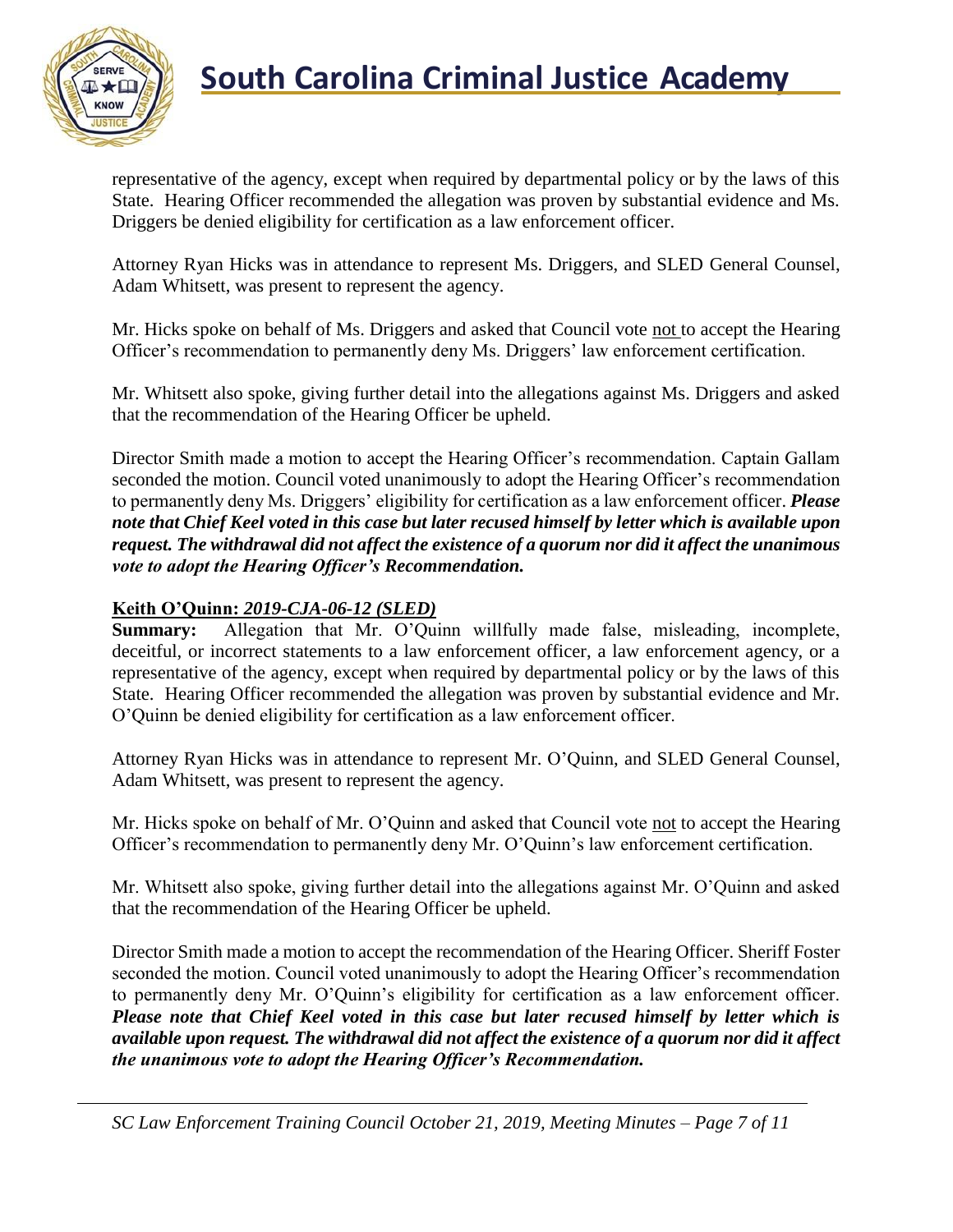

### **Ryan Burke:** *2019-CJA-03-13 (Hanahan PD)*

**Summary:** Allegation that Mr. Burke willfully made false, misleading, incomplete, deceitful, or incorrect information on a document, record, report, or form, except when required by departmental policy or by the laws of this State. Hearing Officer recommended the allegation was not proven by substantial evidence, Mr. Burke be deemed eligible for certification as a law enforcement officer, and the records expunged within 30 days.

Director Smith made a motion to accept the Hearing Officer's recommendation. The motion was seconded by Sheriff Foster. Council voted unanimously to adopt the Hearing Officer's recommendation that Mr. Burke is eligible for certification as a law enforcement officer and that the records from this misconduct case be expunged within 30 days.

### **James Hardesty:** *2017-CJA-08-01 (SCDPS)*

**Summary:** Allegation that Mr. Hardesty was dishonest/untruthful with respect to her employer. Hearing Officer recommended the allegation was proven by substantial evidence and Mr. Hardesty be denied eligibility for certification as a law enforcement officer.

Marcus Gore was in attendance to represent the agency and answer any questions Council may have. Mr. Gore asked that Council adopt the recommendation of the Hearing Officer.

Sheriff Faile made a motion to accept the Hearing Officer's recommendation. The motion was seconded by Sheriff Foster. Council voted unanimously to adopt the recommendation of the Hearing Officer to deny Mr. Hardesty's eligibility for certification as a law enforcement officer. *Please note that Director Smith recused himself from the voting process.*

### **Kenneth Pitts:** *2019-CJA-08-09 (Chester PD)*

**Summary:** Allegation that Mr. Pitts willfully made false, misleading, incomplete, deceitful, or incorrect information on a document, record, report, or form, except when required by departmental policy or by the laws of this State. The allegation was withdrawn at the hearing. Hearing Officer recommended the contested case be dismissed and files closed, expunge any records associated with the allegation of misconduct, and the file maintained by CJA be updated to reflect no outstanding allegations of misconduct.

Director Smith made a motion to accept the Hearing Officer's recommendation. The motion was seconded by Captain Gallam. Council voted unanimously to adopt the Hearing Officer's recommendation that the contested case be dismissed, files of the case be closed, expungement of the records associated with the allegation of misconduct, and the file maintained by CJA be updated to reflect no outstanding allegations of misconduct against Mr. Pitts.

### **Jason Chaney:** *2017-CJA-08-17 (Lamar PD)*

**Summary:** The South Carolina Criminal Justice Academy was notified that Chief Jason Chaney of the Lamar Police Department was arrested by Agents of the South Carolina Law

*SC Law Enforcement Training Council October 21, 2019, Meeting Minutes – Page 8 of 11*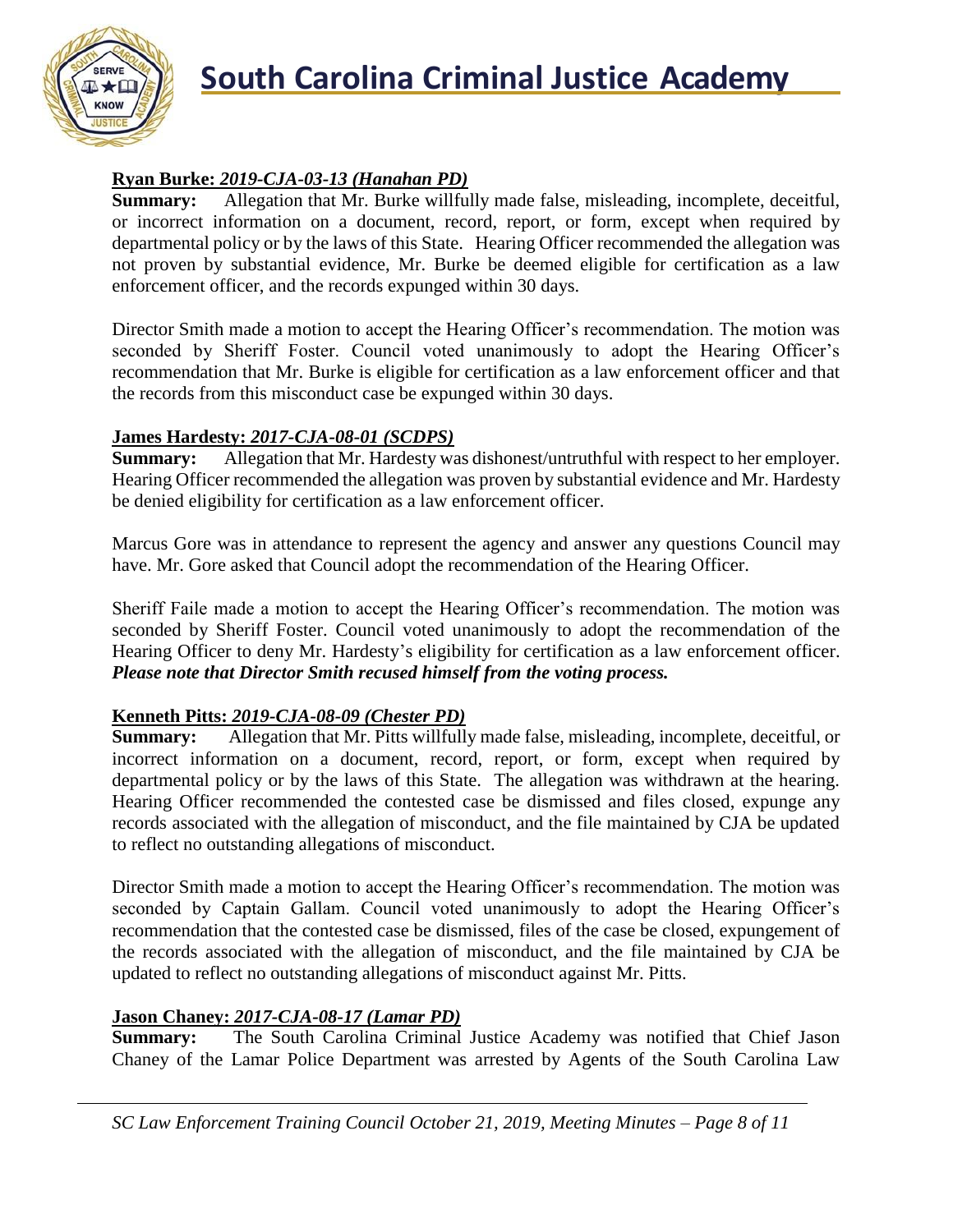

Enforcement Division and was charged with Theft of a Controlled Substance x 2, Misconduct in Office x 2, and Filing a False Police Report. Chaney allegedly removed 2 bottles containing hydrocodone and codeine from evidence in June and changed a police report to cover the missing drugs. The South Carolina Law Enforcement Training Council voted to temporarily suspend Mr. Chaney's law enforcement certification pending the disposition of the criminal charges. Request for Reinstatement of Law Enforcement Certification.

The South Carolina Criminal Justice Academy was notified that the above mentioned charges for Filing a False Police Report of a Felony Violation, Theft of a Controlled Substance 1<sup>st</sup> Offense (2) Counts) and one count of Misconduct In Office against Mr. Chaney were Nolle Prossed and the other count of Misconduct in Office was expunged from his record after he successfully completed Pre-Trial Intervention.

There was a brief discussion amongst Council to gain clarity regarding the misconduct and criminal charges against Mr. Chaney and the dismissal of these charges under the Pre-Trial Intervention program.

Upon conclusion of this discussion, Director Smith made a motion to not reinstate Mr. Chaney's law enforcement certification. The motion was seconded by Sheriff Foster. Council voted unanimously to permanently deny Mr. Chaney's certification as a law enforcement officer. *Please note that Chief Keel abstained from the voting process in this case.*

#### **Jesse Truesdale (no assigned case)**

**Summary:** The Fairfield County Detention Center has petitioned the South Carolina Law Enforcement Training Council for a determination on Mr. Truesdale's eligibility to attend training as a Class 2 Officer. The Fairfield County Detention Center has advised that pursuant to a guilty plea at a General Court-Martial, Truesdale received a Bad Conduct Discharge from the United States Marine Corps as a result of a failed urine analysis test after testing positive for cocaine.

There was a discussion amongst Council in regards to the details of the bad conduct that led to Mr. Truesdale's discharge from the United States Marine Corps.

Upon conclusion of this discussion, Director Smith made a motion to deny Mr. Truesdale's eligibility to receive certification in law enforcement. The motion was seconded by Captain Gallam. Council voted unanimously to deny Mr. Truesdale's eligibility to receive certification as a law enforcement officer.

### **Miriam Leaman 2019-CJA-09-05 (Greenwood Co. Det.Ctr.)**

**Summary:** On September 13, 2019, the Greenwood County Detention Center submitted a PCS of Separation Due to Misconduct pertaining to Miriam Leaman alleging unlawful use of a controlled substance. The listed date of separation on the PCS of Separation Due to Misconduct is May 31, 2019. The Greenwood County Detention Center was contacted to confirm the accuracy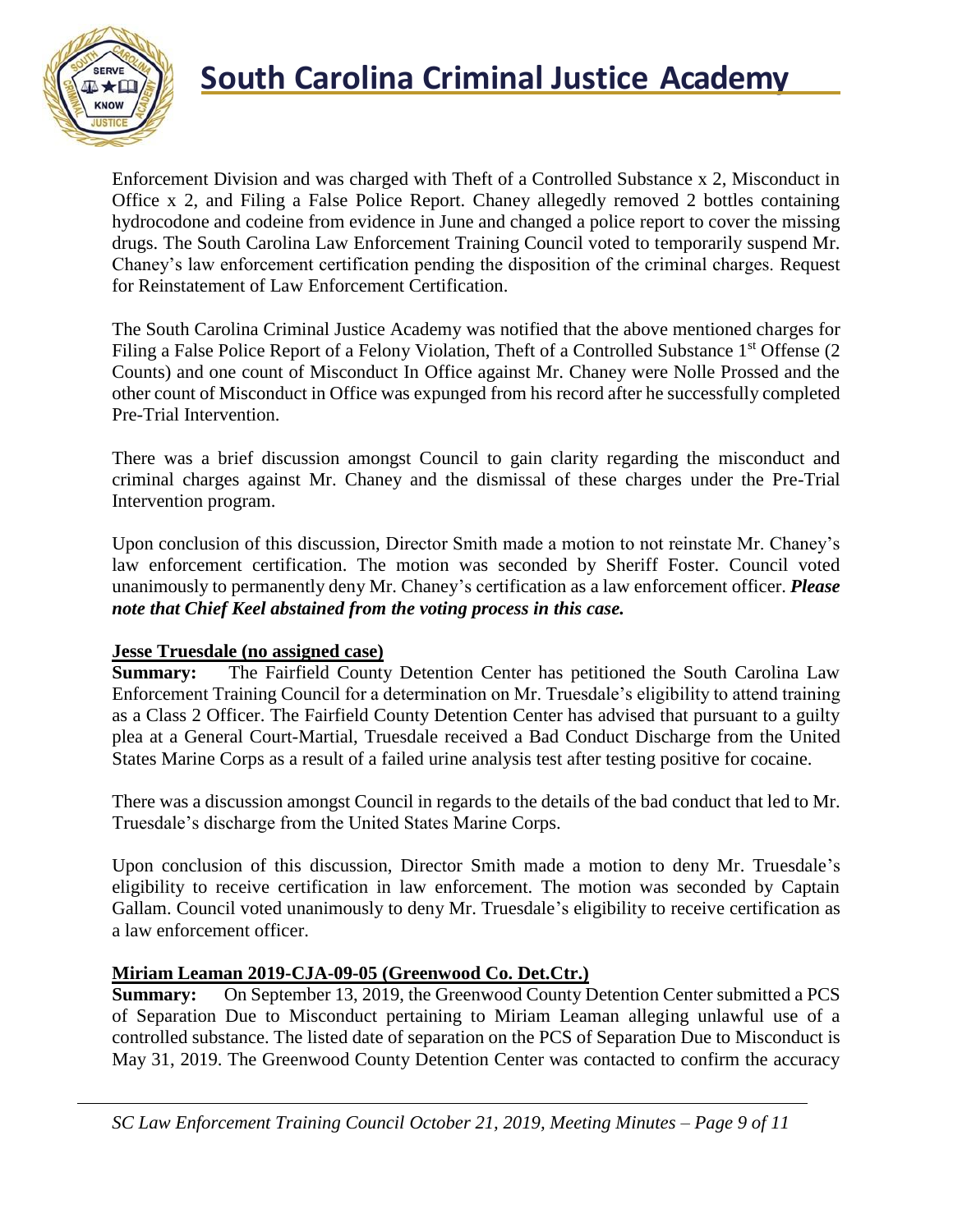

of the listed date of separation for Leaman. They advised the date of separation was in fact accurate. They further advised that Leaman was the subject of an investigation with the South Carolina Law Enforcement Division for providing controlled substances to inmates of the Greenwood County Detention Center and the agency did not submit the PCS of Separation Due to Misconduct until after the SLED investigation was complete.

The Greenwood County Detention Center advised that on August 23, 2019, the South Carolina Law Enforcement Division arrested and charged Leaman with one count of Misconduct In Office and one count of Furnishing Inmates with Contraband. The PCS of Separation Due to Misconduct was then submitted to the South Carolina Criminal Justice Academy.

Charges Pending:

- Misconduct-in-Office
- Furnishing Inmates with Contraband

Sheriff Foster made a motion to accept the late PCS. The motion was seconded by Director Smith. Council voted unanimously to accept the late PCS.

#### **CLOSING REMARKS AND ADJOURNMENT** *Agenda Item 7*

Chief Keel gave his appreciation to the Training Council for being attending the meeting. He also gave thanks to Academy Staff for the progress being made with the updated curriculum.

Director Swindler gave updates on the continued success of the new curriculum. Director Swindler stated that the Academy is caught up with the capacity issue and are graduating almost all of the students that have been registered in each respective class.

Lauren Fennell has submitted the Academy's accreditation for the third year and the assessment is complete. Director commended Ms. Fennell for a job well done.

Director Stirling gave updates on the success of SCDC in regards to their updated curriculum.

Upon completion of these closing remarks, Sheriff Foster made a motion to adjourn the meeting. The motion was seconded by Director Stirling.

The meeting was adjourned at 11:13 a.m.